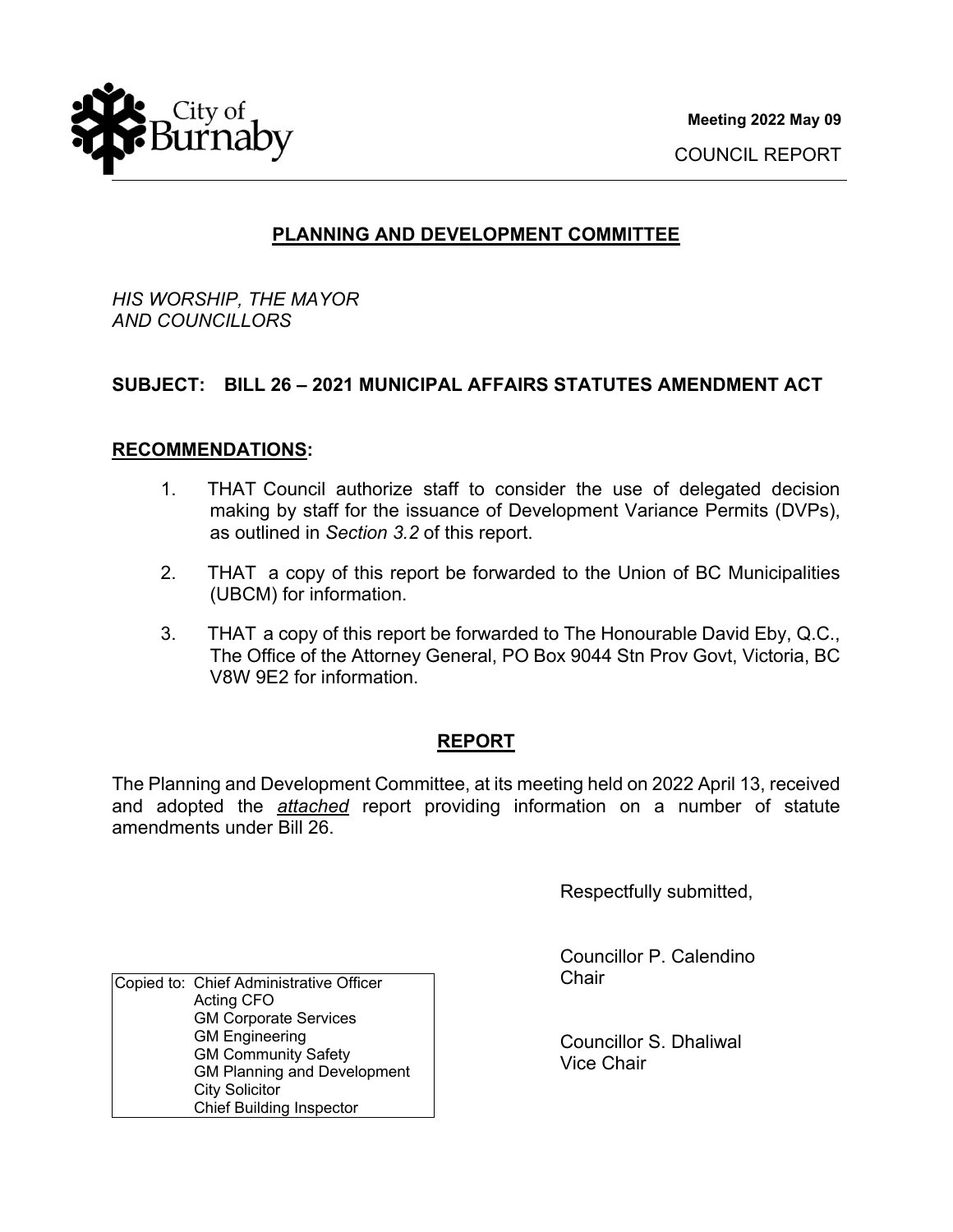

COMMITTEE REPORT

| TO:             | <b>CHAIR AND MEMBERS</b><br>PLANNING AND DEVELOPMENT<br><b>COMMITTEE</b> |                            | <b>DATE: 2022 April 7</b>           |
|-----------------|--------------------------------------------------------------------------|----------------------------|-------------------------------------|
| <b>FROM:</b>    | <b>GENERAL MANAGER</b><br>PLANNING AND DEVELOPMENT                       | <b>FILE:</b><br>Reference: | 42000 20<br><b>Bylaw Amendments</b> |
| <b>SUBJECT:</b> | BILL 26 - 2021 MUNICIPAL AFFAIRS STATUTES AMENDMENT ACT<br>(NO. 2), 2021 |                            |                                     |
| <b>PURPOSE:</b> | To provide information on a number of statute amendments under Bill 26.  |                            |                                     |

# **RECOMMENDATIONS:**

- **1. THAT** the Committee request Council authorize staff to consider the use of delegated decision making by staff for the issuance of Development Variance Permits (DVPs), as outlined in *Section 3.2* of this report.
- **2. THAT** a copy of this report be forwarded to the Union of BC Municipalities (UBCM) for information.
- **3. THAT** a copy of this report be forwarded to The Honourable David Eby, Q.C., The Office of the Attorney General, PO Box 9044 Stn Prov Govt, Victoria, BC V8W 9E2 for information.

#### **REPORT**

#### 1.0 **BACKGROUND**

On 2021 November 25, Bill 26 - 2021, Municipal Affairs Statutes Amendment Act (No. 2), 2021, (Bill 26) received Royal Assent. The primary intent of Bill 26 is to facilitate the construction of homes and affordable housing by eliminating barriers often associated with statutory requirements imposed on developments through development approvals processes. Bill 26 provides new tools to local governments to simplify and expedite these development approval processes. These tools have been identified in the Province's Development Approvals Process Review (DAPR) completed in 2019 through consultation with local government staff, the development sector, housing advocates, and other stakeholders.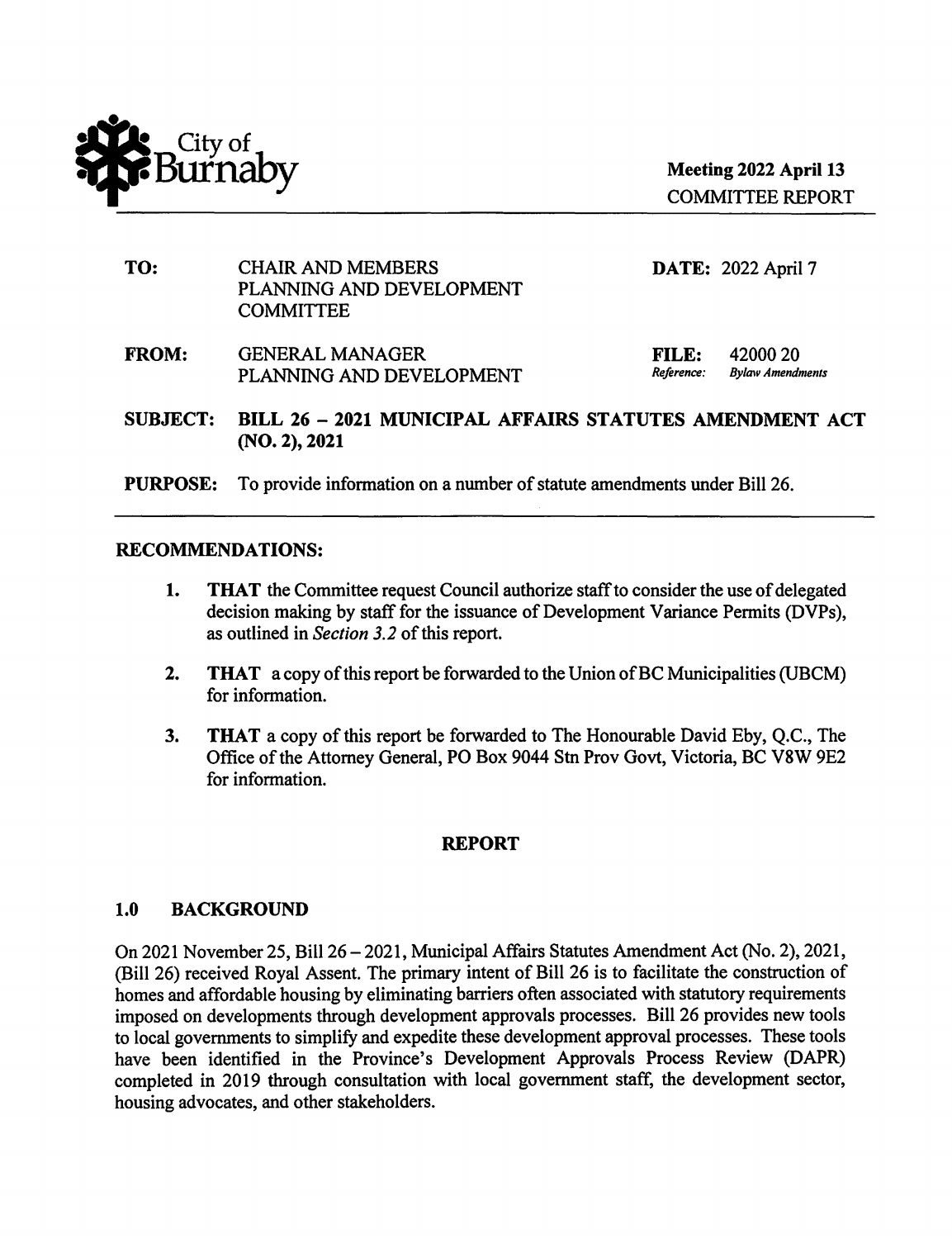*To: Planning and Development Committee From: General Manager Planning and Development Re: Bill 26* - *2021 Municipal Affairs Statutes Amendment Act (No. 2), 2021 2022 April* 7 ................................................................................................. *Page* 2

Under Bill 26, some of the significant changes to the *Local Government Act (LGA)* and *Community Charter* that can support local governments in streamlining their approval processes include:

- removing public hearing requirements for any zoning amendment bylaw that is consistent with the OCP for that area;
- allowing the delegation of decisions to staff on "minor" DVPs; and
- enabling local governments to determine specific notice methods for public notice requirements.

On 2022 February 21, the Minister responsible for Housing indicated that the B.C. government is considering introducing further legislation and regulatory changes this fall that could change local governments' decision-making authority for housing permit approvals. Though details on the impending legislation are not yet available, the changes have been described as an effort to get more homes built in the province, with the Minister stating that many housing development proposals become stalled at the permit approval stage as councils deliberate over details of the application. As any changes to development approved processes greatly affect local governments, staff recommend that the Province consult with municipalities through UBCM should it wish to make any changes.

This report provides information on the statute amendments under Bill 26 related to public hearing requirements for zoning amendment bylaws, delegation of authority on minor DVPs, and modernizing public notice requirements.

# **2.0 POLICY CONTEXT**

The recommendations in this report align with the following Council-adopted policies: *Corporate Strategic Plan* (2017), *Official Community Plan* (1998), *Economic Development Strategy* (2007), and *Social Sustainability Strategy* (2011 ).

# **3.0 BILL 26 AMENDMENTS RELATED TO DEVELOPMENT APPROVAL PROCESSES**

# **3.1 Removal of Public Hearing Requirements**

Under Bill 26, local governments are no longer required to hold ( or waive) public hearings for the zoning amendment bylaws that are consistent with their respective OCPs. This change is a result of the DAPR process which concluded that generally, public hearings are not an effective means of public engagement for zoning amendment bylaws, due to the following reasons:

- format of the public hearings does not provide an opportunity for discussion;
- public hearings generally occur late in the approval process which makes it difficult to require any substantive changes to the proposal (require longer processing time and imposes additional costs);
- public hearings may not reflect concerns of the people who are most affected by the development, given that they may not attend the public hearings; and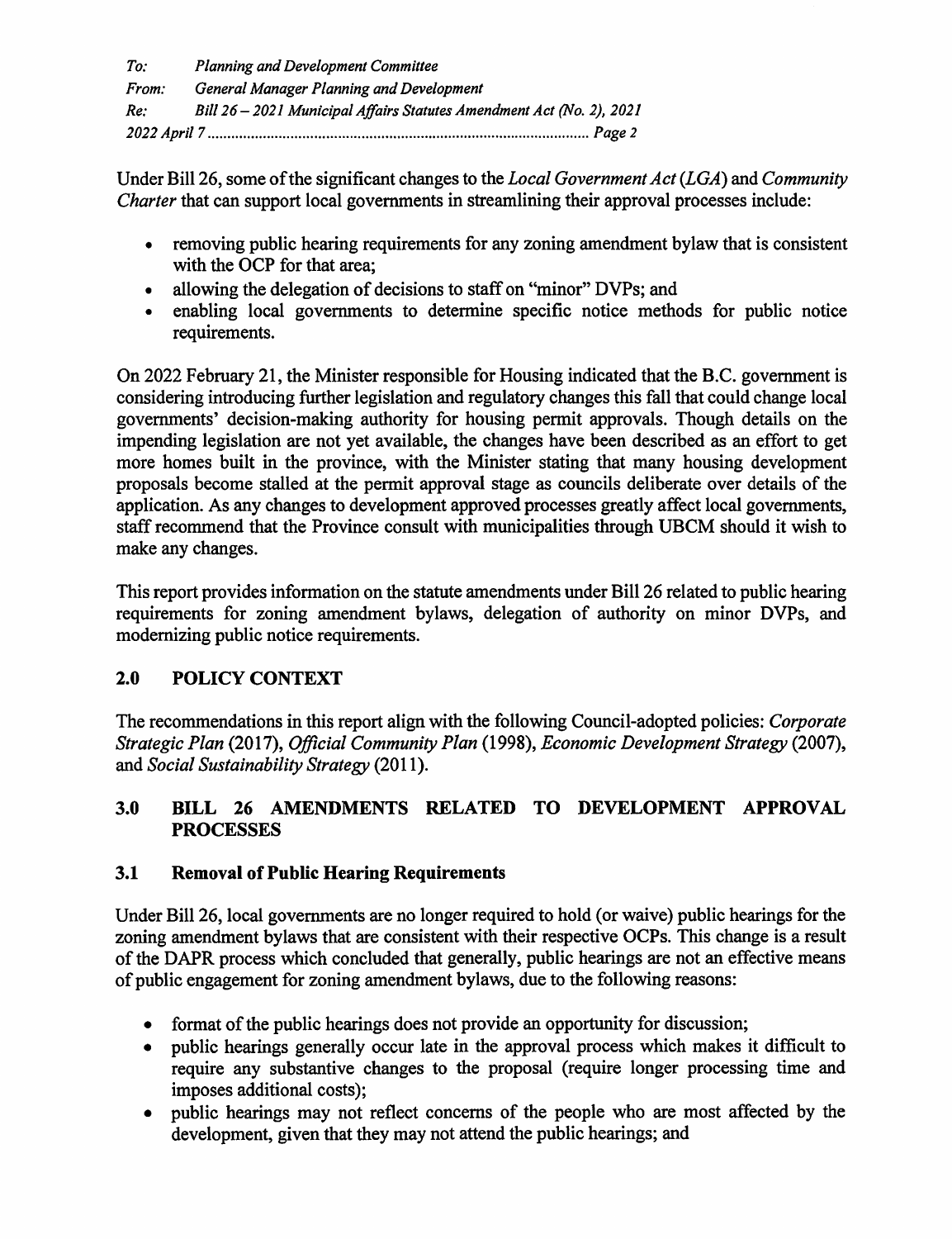| To:   | <b>Planning and Development Committee</b>                             |
|-------|-----------------------------------------------------------------------|
| From: | <b>General Manager Planning and Development</b>                       |
| Re:   | Bill 26 - 2021 Municipal Affairs Statutes Amendment Act (No. 2), 2021 |
|       |                                                                       |

• public hearings may delay the approval process which results in an additional cost of development projects.

The DAPR findings suggest that tools which enable local governments to establish a more effective and meaningful public engagement process include the opportunities to seek early public input for development proposals. A robust public engagement process including events for early public input should be used for the development and amendment to the OCP and other area plans. A robust and early public consultation process, as well as ongoing public engagement during development of an OCP reduces the need to hold a public hearing for the zoning amendment bylaws that are in compliance with the OCP.

Under the new legislation, local governments may choose to either continue to hold, or not to hold public hearings for zoning amendment bylaws that are in compliance with their OCPs. However, a consistent approach among all local governments would benefit both local governments and the development sector by minimizing discrepancies, avoiding confusion, and creating comparable review processes. Notwithstanding the drawbacks identified in the DARP findings, public hearings provide local governments an opportunity to present a proposal to the public, offer citizens a chance to share their opinion and concerns and for the local governments to respond to citizens' questions. In this regard, public hearings facilitate a transparent decision making process.

In Burnaby a public hearing is currently required for any zoning amendment bylaw in order to gauge community support for a development, provide an opportunity to hear those affected by a development, and ensure a greater level of scrutiny to achieve higher quality developments.

The City is currently undertaking a Development Approval Review Process **(DARP)** that aims to streamline development applications and improve efficiency and transparency in the review process. As part of this process, staff will review the benefits and challenges of holding public hearings and other public engagement through the development application process, including for zoning amendment bylaws, and report back to Council with recommendations.

# **3.2 Delegation of Power to Issue Minor Development Variance Permits**

Under Bill 26, local governments may delegate the power to staff to issue a DVP where the proposed variance is minor. In so doing, Council must adopt a bylaw which includes the criteria for determining what constitutes a minor variance, and the guidelines which the delegate (staff) must consider in deciding whether to issue a DVP. The purpose of this amendment is to increase opportunities for local governments to delegate approval decisions to staff, in order to reduce the application processing time and make the approval process more efficient.

Under Bill 26, local governments are given the authority to define a minor variance based on their specific needs and circumstances. However, the delegation of decision must be given to staff to only vary certain provisions of the bylaws as follows:

• zoning bylaws respecting siting, size and dimensions of buildings, structures and permitted uses;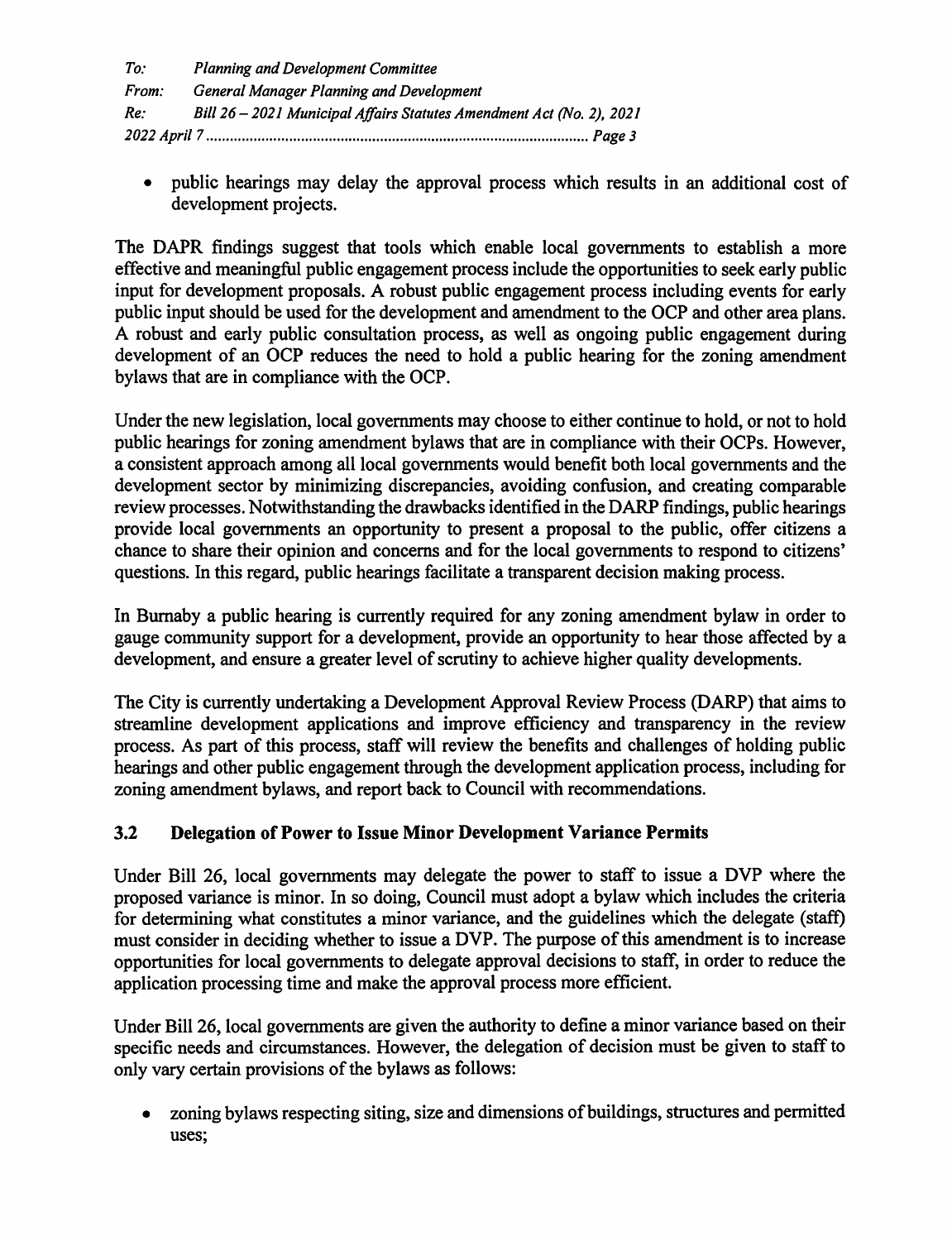*To: Planning and Development Committee From: General Manager Planning and Development Re: Bill 26* - *2021 Municipal Affairs Statutes Amendment Act (No. 2), 2021 2022 April* 7 ................................................................................................. *Page* 4

- off- street parking and loading space requirements;
- regulation of signs:
- screening and landscaping to mask or separate uses, or to preserve, protect, restore and enhance natural environment; and
- a provision of the *LGA* prescribed by regulation of the Lieutenant Governor in Council.

The amendment under Bill 26 also allows the applicant to request Council to reconsider the decision of the delegate.

The amendments under Bill 26 which enables local governments to delegate the power to staff to issue minor DVPs provides an alternative for the processing of minor variances without a need for Council approval. The DVP is a discretionary statutory tool which facilitates developments that cannot meet the applicable bylaw requirements, due to unique circumstances or special conditions of a property.

On 2021 October 26, the Planning and Development Committee received a report proposing a framework for DVPs and a procedure for the issuance of such applications. The proposed framework was in line with the previous statutory requirement of the *LGA* which restricted the delegation of authority to staff and required that the issuance of any DVP must be approved by Council. The Committee expressed concerns that under the proposed framework Council may be inundated with DVP applications related to single and two-family dwellings. The Committee referred the report back to staff requesting a revision to the proposed framework to ensure that minor variances for single and two-family dwellings would continue to be processed through the Board of Variance (BOV) where such variances are minor in nature and hardship can be demonstrated.

Delegation of power to staff to issue minor variances subject to Council adopted criteria provides an efficient alternative to review variances by the City as an option. To address the Committee's concern related to the number of DVP applications for single and two-family dwellings while facilitating developments that are restricted due to unique circumstances, it is recommended that Committee request Council authorize staff to consider the use of delegated authority when bringing forward a revised framework for DVP applications. The proposed framework would include the criteria for determining what constitutes a minor variance, and the guidelines which the delegate must consider in deciding whether to issue a DVP.

#### **3.3 Modernization of Public Notice Requirements**

A third major amendment under Bill 26 is the amendments to public notice requirements under the *Community Charter.* According to these amendments, the local governments may, by bylaw, establish alternative means of publishing a notice other than in a newspaper, when public notice is required to be given under the statutes. Under the amendments, the acceptable alternative means of publications are not defined. However, this could include any type of notice that council believes will adequately reach the community and meet the legislative requirements, such as online advertising, direct mailing, and radio advertisement. If a local government is using alternative